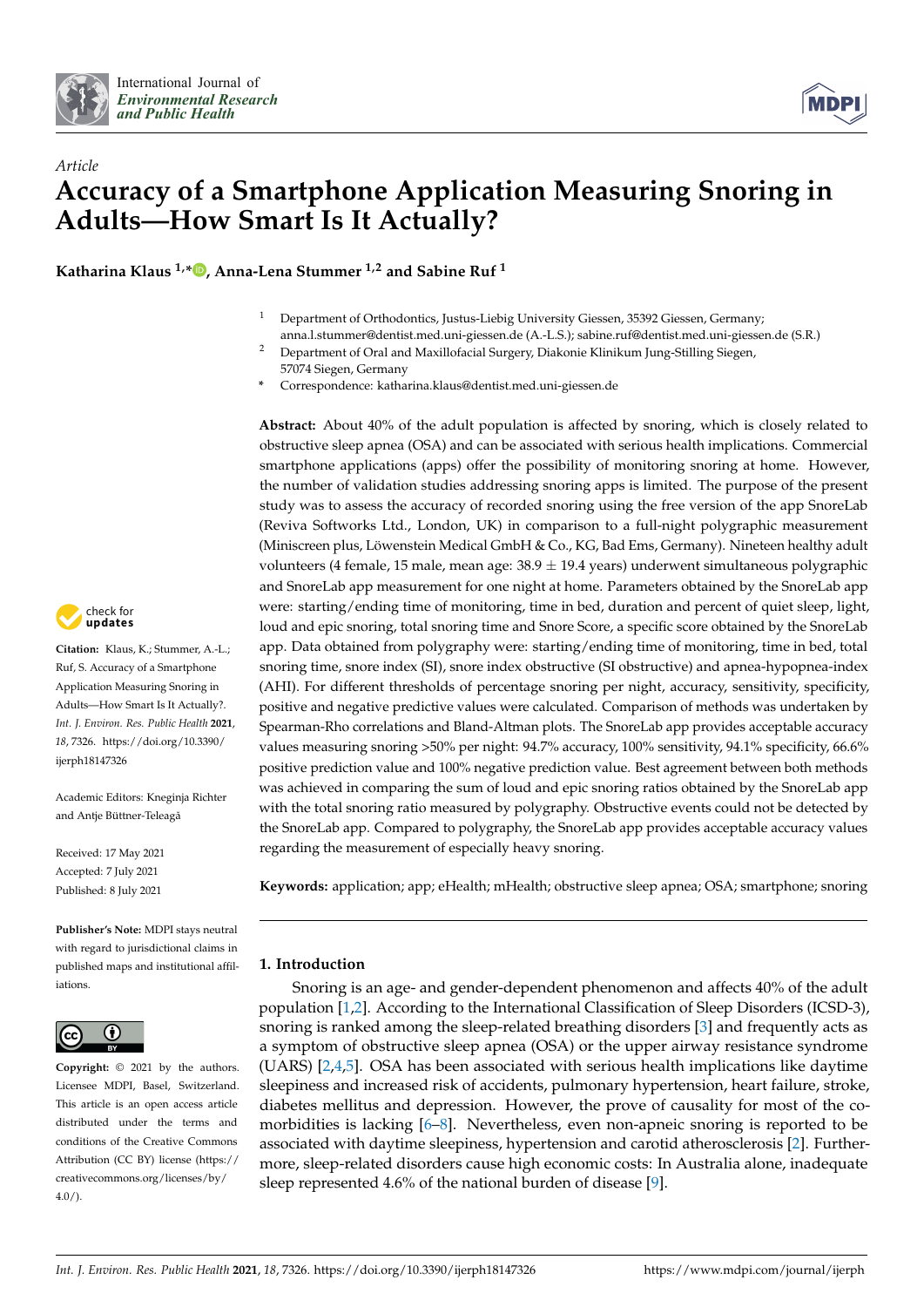Given the fact that OSA is commonly underdiagnosed and most patients with critical symptoms do not discuss them with their primary care physician [\[10,](#page-8-8)[11\]](#page-8-9), a screening of patients for snoring seems reasonable. The American Academy of Sleep Medicine recommends a screening for patients with obesity, family history of OSA, mandibular retrognathia and other known OSA comorbidities [\[5\]](#page-8-4). Mandibular retrognathia is diagnosed and treated by dentists and orthodontists. In mild to moderate OSA cases, when continuous positive airway pressure (CPAP) therapy is not well tolerated by the patient, manufacturing and insertion of a mandibular advancement appliance for night-time wear is recommended [\[12](#page-8-10)[,13\]](#page-8-11). In cases of mandibular retrognathia with reduced posterior airway space and unsuccessful treatment approaches using CPAP and mandibular advancement devices, even an orthodontic/orthognathic treatment can be performed [\[14\]](#page-8-12). Orthodontists are also experienced in diagnosis and treatment of other dental and orofacial dysgnathias going along with disturbed breathing patterns and orofacial dysfunctions such as dental and skeletal open bite cases. Therefore, primary care physicians as well as dentists, respectively, orthodontists, should be aware of snoring patients for further referral to specialists in sleep medicine.

In-laboratory polysomnography (PSG) remains the gold standard for the diagnosis of OSA [\[15](#page-8-13)[,16\]](#page-8-14), however, PSGs are not suitable for screening purposes due to their expensiveness and limited availability [\[17](#page-8-15)[,18\]](#page-8-16). Therefore, the use of home sleep apnea testing with technically adequate tools like multi-channel polygraphy (PG) devices is recommended for the diagnosis of OSA in uncomplicated adult patients [\[16\]](#page-8-14).

During the last few decades, the use of smartphones has become an integral part of daily life and users can select from 325,000 health-related apps in the common mobile app stores [\[19\]](#page-8-17). Regarding sleep, a variety of apps offer sleep tracking, sleep analysis or assessment of snoring. Pertinent reviews in the field state that scientific validation of commercial snoring apps is poor [\[17,](#page-8-15)[20,](#page-8-18)[21\]](#page-8-19). Especially snoring apps, using solely the smartphone without any secondary devices, such as external pulse oximeters, have only been validated in clinical setups based on one, respectively, two patients [\[22](#page-8-20)[,23\]](#page-8-21). Another validation study [\[24\]](#page-8-22) used a paid smartphone application and included 11 patients with snoring problems wearing an oral appliance at night, which could have influenced snoring during the investigation. Two research groups [\[25,](#page-8-23)[26\]](#page-8-24) described their development of audio-based snoring apps and validated them in 40 [\[25\]](#page-8-23) and 120 [\[26\]](#page-8-24) subjects, respectively. Nevertheless, both apps are not available in the common mobile app stores until now. The present study aimed at assessing the accuracy of a commonly used, commercially available free snoring app. Hence, a search with the term "snoring app" in the Google Play store as well as the Apple App store was undertaken. The app of the result list which had the highest number of downloads was chosen for the present study.

Therefore, the purpose of the present study was to assess the accuracy of recorded snoring using the free version of the app SnoreLab (Reviva Softworks Ltd., London, UK; [https://www.snorelab.com/;](https://www.snorelab.com/) accessed on 24 June 2021) in comparison to a full-night polygraphic measurement (Miniscreen plus, Löwenstein Medical GmbH & Co., KG, Bad Ems, Germany; [https://hul.de/en/produkt/mini-screen-plus-2/;](https://hul.de/en/produkt/mini-screen-plus-2/) accessed on 24 June 2021).

### **2. Materials and Methods**

The present explorative investigation was approved by the local ethics committee of the medical faculty of the Justus-Liebig-University Giessen (number 268/19). The study sample comprised 19 healthy, adult volunteers (5 female, 14 male) with a mean age of 38.9 years (standard deviation (SD) 19.4 years, age range 21 to 80 years). The mean Body Mass Index (BMI) was 26.9 (SD 4.7). Due to the fact that being overweight, respectively, obesity, is a main risk factor for OSA [\[6](#page-8-5)[,7\]](#page-8-25), the present population showed only a slightly increased BMI. Given the fact that the majority of the present study population is male, the BMI of the study population corresponds to the mean BMI in Germany (males aged 35–40 years: 26.4, females aged 35–40 years: 24.3, both sexes: 25.5) [\[27\]](#page-8-26). All volunteers reported occasional snoring, did not wear any kind of oral appliances at night which might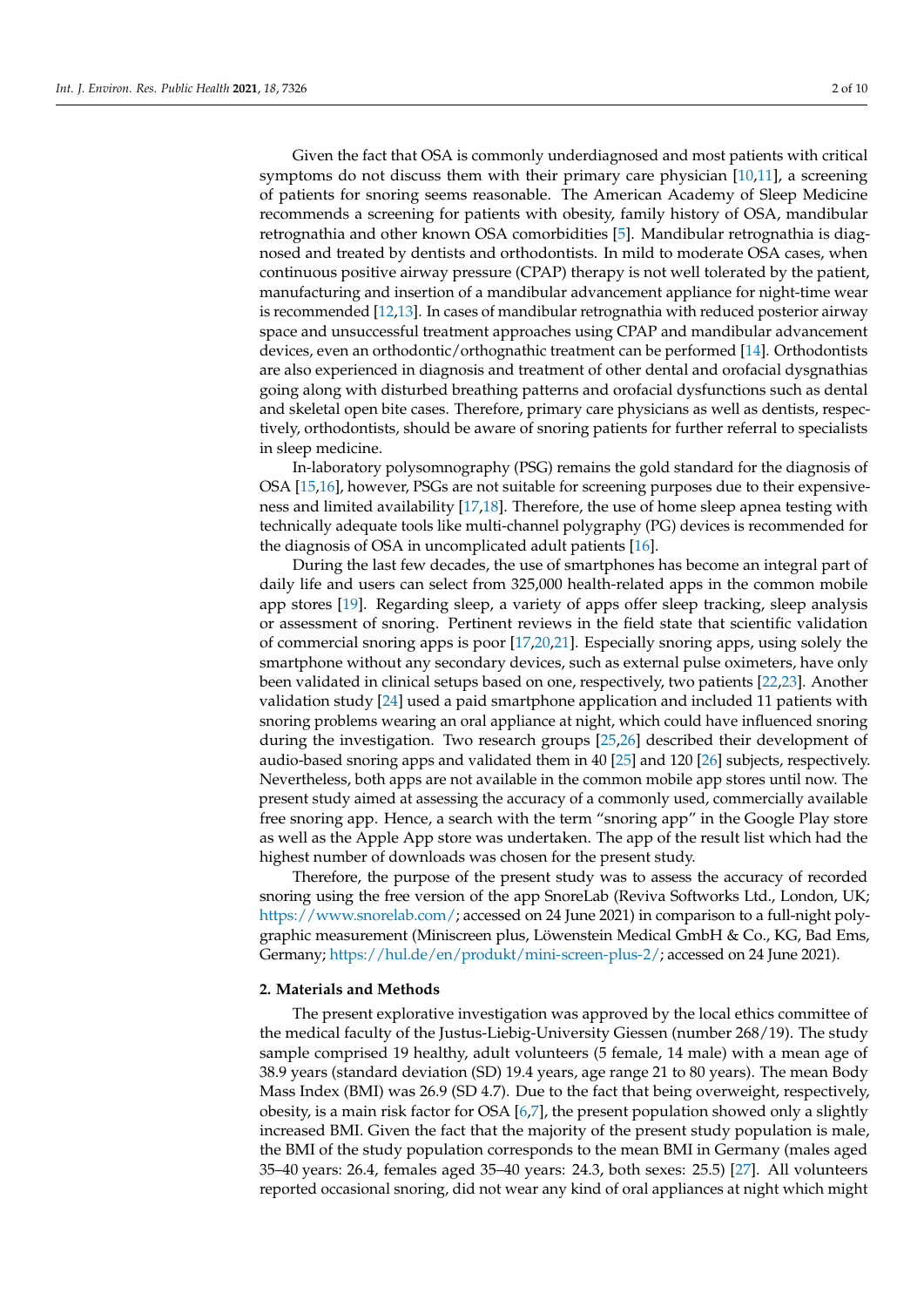have had influenced the breathing pattern and were recruited from the social environment of the university department staff.

All subjects underwent one full-night polygraphic measurement of sleep at home using a ten-channel portable device (Miniscreen plus, Löwenstein Medical GmbH & Co., KG, Bad Ems, Germany; [https://hul.de/en/produkt/mini-screen-plus-2/;](https://hul.de/en/produkt/mini-screen-plus-2/) accessed on 24 June 2021) with simultaneous snoring app recordings using the SnoreLab application (Reviva Softworks Ltd., London, UK; [https://www.snorelab.com/;](https://www.snorelab.com/) accessed on 24 June 2021) on their individual smartphone. For both the polygraphic measurement device as well as the snoring app, oral and written step-by-step instructions were provided. To avoid recording bias, subjects were advised to place their smartphone in a range of one to two meters near the pillow with the microphone of the phone directed towards their head. For the whole night, the smartphone was connected to a power source and should be set into flight mode. Furthermore, all volunteers were asked to keep windows closed and not to share their bedroom with a bedpartner or a pet.

The following data were obtained from the SnoreLab app (SL):

- starting and ending time of monitoring
- time in bed
- monitoring time
- duration and ratio of quiet sleep, light, loud and epic snoring
- total time of snoring
- Snore Score, which is a specific score given by the SnoreLab app. Data obtained from polygraphy (PG) were:
- starting and ending of monitoring
- time in bed
- total time of snoring
- snore index (SI, number of snoring events per hour)
- snore index obstructive (SI obstructive, number of snoring events per hour associated with obtrusive events)
- apnea-hypopnea-index (AHI) [\[3](#page-8-2)[,6,](#page-8-5)[7\]](#page-8-25).

SnoreLab gives the opportunity to select manually how long it usually takes the user to fall asleep. This would explain some differences between the recorded time in bed and the monitoring time. Nevertheless, in the present patient sample, major discrepancies occurred between the recorded time in bed, the monitoring time and the summed-up times of the stages (quiet sleep; light, loud and epic snoring). In five cases, the summed-up times exceeded the recorded monitoring time by more than ten minutes and in one of the five by nearly one hour. To overcome this discrepancy, the times of the recorded stages (quiet sleep; light, loud and epic snoring) were summed up and used as the SnoreLab app monitoring time for further evaluation. For SnoreLab as well as polygraphy, percentage snoring was calculated as the ratio between snoring time and monitoring time.

Statistical analysis was performed using IBM SPSS Statistics for Windows [\[28\]](#page-8-27), version 25 (IBM Corporation, Armonk, NY, USA). Besides descriptive statistics; sensitivity, specificity, accuracy as well as positive and negative predictive values were calculated. Therefore, different minimal arbitrary thresholds for the percentage of total snoring per night recorded by polygraphy and the SnoreLab app were set. The number of results beyond and below the respective threshold was calculated in a cross table (Table [1\)](#page-2-0).

<span id="page-2-0"></span>**Table 1.** Cross table for calculation of sensitivity, specificity, positive and negative prediction values, prevalence and accuracy.

|              |                          | Polygraphy (Gold Standard) |                         |  |
|--------------|--------------------------|----------------------------|-------------------------|--|
|              |                          | Snoring beyond threshold   | Snoring below threshold |  |
| SnoreLab app | Snoring beyond threshold | True positive (TP)         | False positive (FP)     |  |
|              | Snoring below threshold  | False negative (FN)        | True negative (TN)      |  |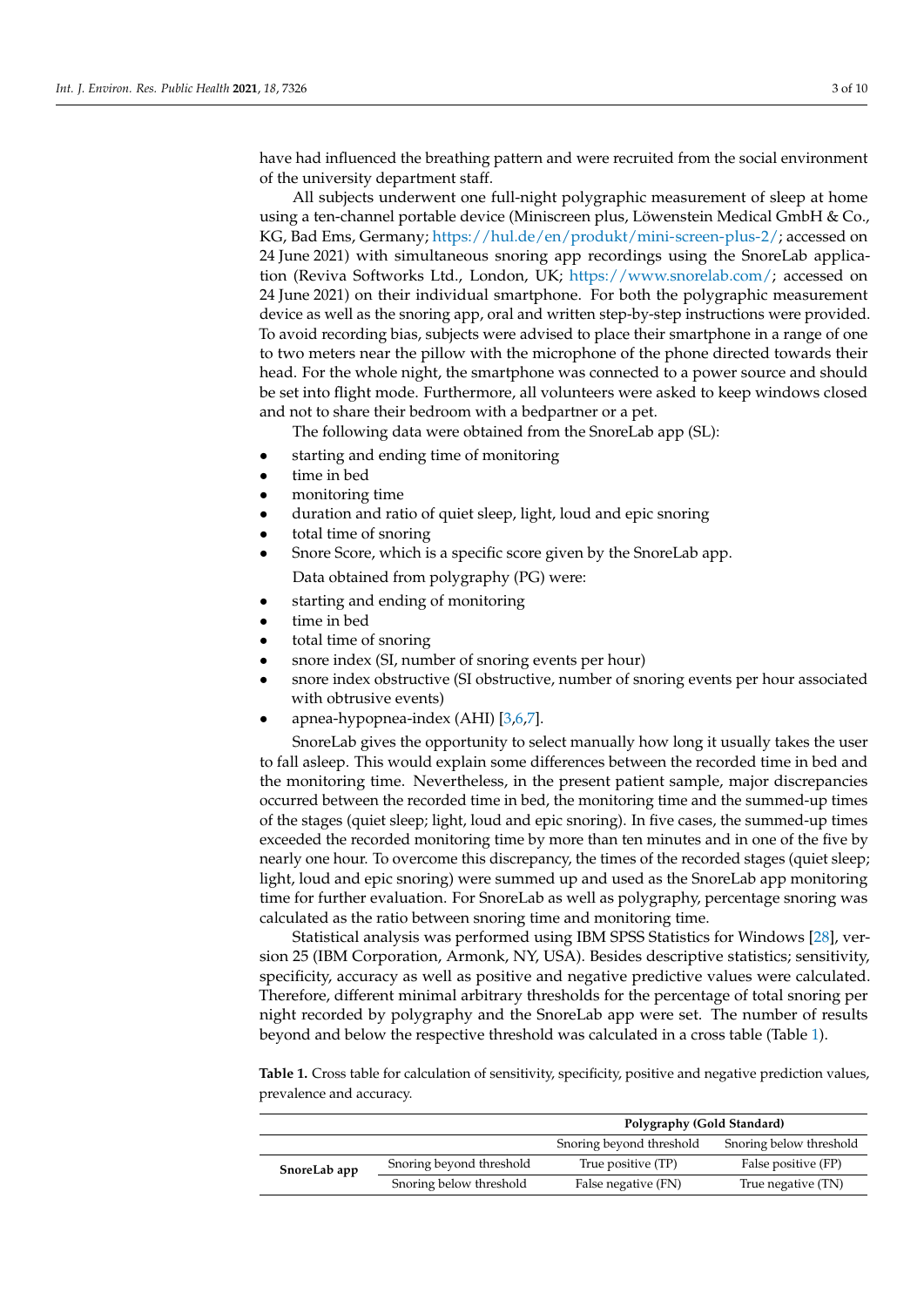The different metrics were calculated as follows: The different metrics were calculated as follows:

- Sensitivity =  $TP/(TP + FN)$
- Sensitivity =  $T/(TT + TN)$ <br>• Specificity =  $TN/(FP + TN)$
- Specificity =  $11 \times (11 + 11 \times)$ <br>• Positive predictive value =  $TP/(TP + FP)$  $\mathcal{F}$  predictive value = T<sub>N</sub>/(T<sub>N</sub> + T<sub>N</sub>)
- Negative predictive value =  $TN/(FN + TN)$
- **Prevalence = TP/Total study population**
- Trevalence = 11 / Total study population.<br>• Accuracy = (TP + TN)/Total study population.  $D_{\text{rel}}$  ( $\Omega$ ,  $\Omega$ ),  $\Omega$  and  $\Omega$  and  $\Omega$  and  $\Omega$

Due to the non-parametric distribution of data (Shapiro–Wilk test) [\[29\]](#page-8-28), Spearman-Rho correlations were calculated and classified according to Hinkle et al. [\[30\]](#page-8-29). Additionally, the agreement between the two methods was analyzed by Bland–Altman plots [\[31](#page-9-0)[,32\]](#page-9-1). As no sample size calculation was undertaken a priori, a post hoc power test was carried out <br>care carried out using G\*Power [33,34], Version 3.1 (G\*Power 1,1 (G\*Power 1,1 (G\*Power). using G\*Power [\[33](#page-9-2)[,34\]](#page-9-3), Version 3.1 (HHU Düsseldorf, Düsseldorf, Germany). Lue to the non-parametric distribution of data (Snapiro–Wilk test) [29]. Spearman-Kno

## **3. Results 3. Results**

The measured snoring values for all 19 volunteers are given in Figure [1.](#page-3-0) In the majority of patients, the SnoreLab app recorded a higher total snoring ratio (dark blue bars) than polygraphy (green bars), while in only two individuals (4 and 16), polygraphy measured a  $h$  higher percentage of snoring than SnoreLab.

<span id="page-3-0"></span>

Figure 1. Individual percentage of snoring (%) measured by the SnoreLab app (SL) and polygraphy (PG) given for all volunteers. 19 volunteers.

Analyzing the individual data by means of descriptive statistics, the total snoring  $\mathcal{A}$ ratio also reflected the tendency for an overrating of snoring by the SnoreLab app. Median ratio also reflected the tendency for an overrating of snoring by the SnoreLab app. Median values of percentage snoring per night showed a marked difference in the total snoring ratio (SL: 26.3%, PG: 2.4%), while the summed-up SnoreLab stages of loud and epic snoring ratio (SL: 26.3%, PG: 2.4%), while the summed-up SnoreLab stages of loud and epic snor-(5.4%) approximated to the total polygraphic values (Table [2\)](#page-4-0). Despite the non-normative ing (5.4%) approximated to the total polygraphic values (Table 2). Despite the non-nor-distribution of data, no skewed distribution pattern was seen. Thus, the mean values and mative distribution of data, no skewed distribution pattern was seen. Thus, the mean val-standard deviations are also given in Table [2.](#page-4-0) The mean values described a decreased difference between the total snoring ratios compared to the median values (SL: 25.3%, creased difference between the total snoring ratios compared to the median values (SL: PG: 13.1%), but still underline the overestimation of snoring by the SnoreLab app. In concordance with the medians, the summed-up stages of loud and epic snoring recorded values of percentage snoring per night showed a marked difference in the total snoring by the SnoreLab app (10.9%) approximated to the total polygraphic values.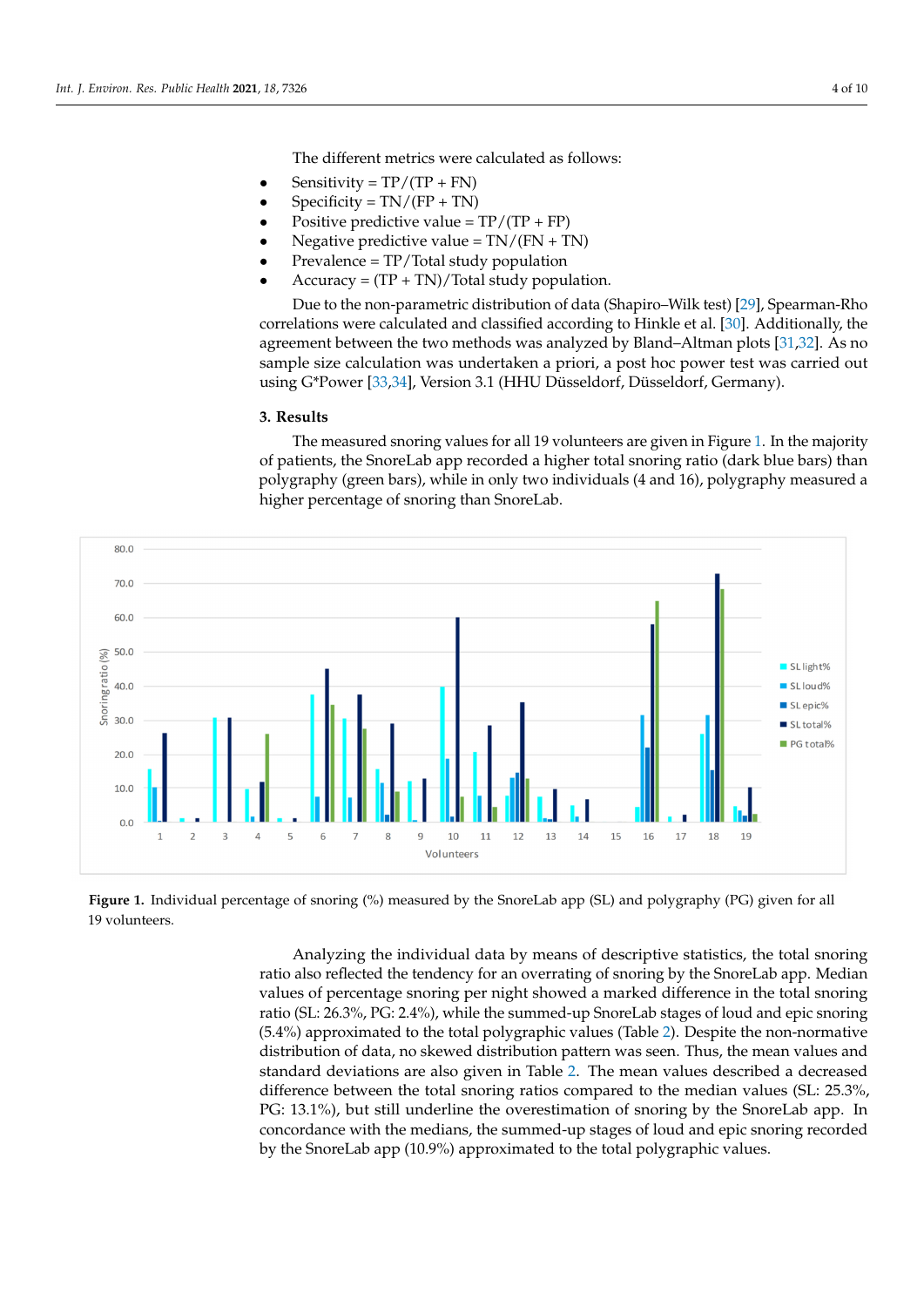|                            | Median   | Min      | Max      | Mean     | <b>SD</b> |
|----------------------------|----------|----------|----------|----------|-----------|
| SnoreLab app               |          |          |          |          |           |
| Monitoring time (hh:mm:ss) | 07:23:00 | 05:13:00 | 11:44:00 | 07:27:44 | 01:21:30  |
| Total snoring $(\%)$       | 26.3     | 0.2      | 72.8     | 25.3     | 22.0      |
| Light snoring (%)          | 9.7      | 0.2      | 39.8     | 14.3     | 12.9      |
| Loud snoring $(\%)$        | 3.5      | 0.0      | 31.6     | 7.8      | 9.9       |
| Epic snoring $(\% )$       | 0.2      | 0.0      | 22.1     | 3.2      | 6.5       |
| Loud + epic snoring $(\%)$ | 5.4      | 0.0      | 53.6     | 10.9     | 15.8      |
| <b>Snore Score</b>         | 15.0     | 1.0      | 117.0    | 29.1     | 35.2      |
| Polygraphy                 |          |          |          |          |           |
| Monitoring time (hh:mm:ss) | 07:29:58 | 05:16:02 | 10:00:00 | 07:26:57 | 01:00:58  |
| Total snoring $(\%)$       | 2.4      | 0.0      | 68.4     | 13.1     | 21.5      |
| Snore index                | 7.9      | 0.0      | 450.1    | 70.6     | 131.6     |
| Snore index obstructive    | 0.1      | 0.0      | 38.4     | 4.4      | 9.6       |
| Apnea-hypopnea-index       | 9.7      | 0.9      | 38.7     | 12.2     | 10.4      |

<span id="page-4-0"></span>**Table 2.** Median, minimal and maximal values as well as means and standard deviations of measurements derived by the SnoreLab app and polygraphy.

Abbreviations: Min = minimum, Max = maximum, SD = standard deviation,  $h = hours$ ,  $m = mintues$ ,  $s = seconds$ .

Setting different arbitrary minimal thresholds for the percentage of total snoring per night (>5%, >10%, >25%, >50%) recorded by the SnoreLab app, sensitivity, specificity, accuracy, positive and negative predictive values in comparison to the gold standard polygraphy were highest with a threshold of >50% (Table [3\)](#page-4-1). However, even for lower cutoff values, high sensitivities ranging from 80.0% to 100.0% and negative predictive values ranging from 88.8% to 100.0% were obtained, while specificities and positive predictive values decreased to about 50% and accuracies ranged between 63.2% and 73.6%.

<span id="page-4-1"></span>**Table 3.** Prevalence, sensitivity, specificity, positive predictive value, negative predictive value and accuracy of snoring detection by the SnoreLab app relative to polygraphy (used as gold standard). Snoring was classified as present if the different threshold levels of total snoring per night were exceeded. Values are given in percentage (%).

|                           | Thresholds of Percentage of Total Snoring per Night |         |         |        |
|---------------------------|-----------------------------------------------------|---------|---------|--------|
|                           | $>50\%$                                             | $>25\%$ | $>10\%$ | $>5\%$ |
| Prevalence                | 10.5                                                | 21.1    | 31.5    | 42.1   |
| Sensitivity               | 100.0                                               | 80.0    | 100.0   | 100.0  |
| Specificity               | 94.1                                                | 57.1    | 53.8    | 54.5   |
| Positive predictive value | 66.6                                                | 40.0    | 50.0    | 61.5   |
| Negative predictive value | 100.0                                               | 88.8    | 100.0   | 100.0  |
| Accuracy                  | 94.7                                                | 63.2    | 68.4    | 73.6   |

Despite the duration dependent methodological differences described above, the percentage of total snoring assessed by SnoreLab was highly correlated with the snoring ratio measured by polygraphy ( $r = 0.754$ ). The same was true for the summed-up percentages of loud and epic snoring recorded by the SnoreLab app  $(r = 0.780)$ . The post-hoc power analysis revealed that the correlation regarding the percentage of total snoring  $(r = 0.754)$ , given an alpha-error of 0.05, had a power of 55.1% and was thus underpowered. The same was true for the correlation regarding the summed-up percentages of loud and epic snoring  $(r = 0.780)$ , which resulted in a power of 65.2%.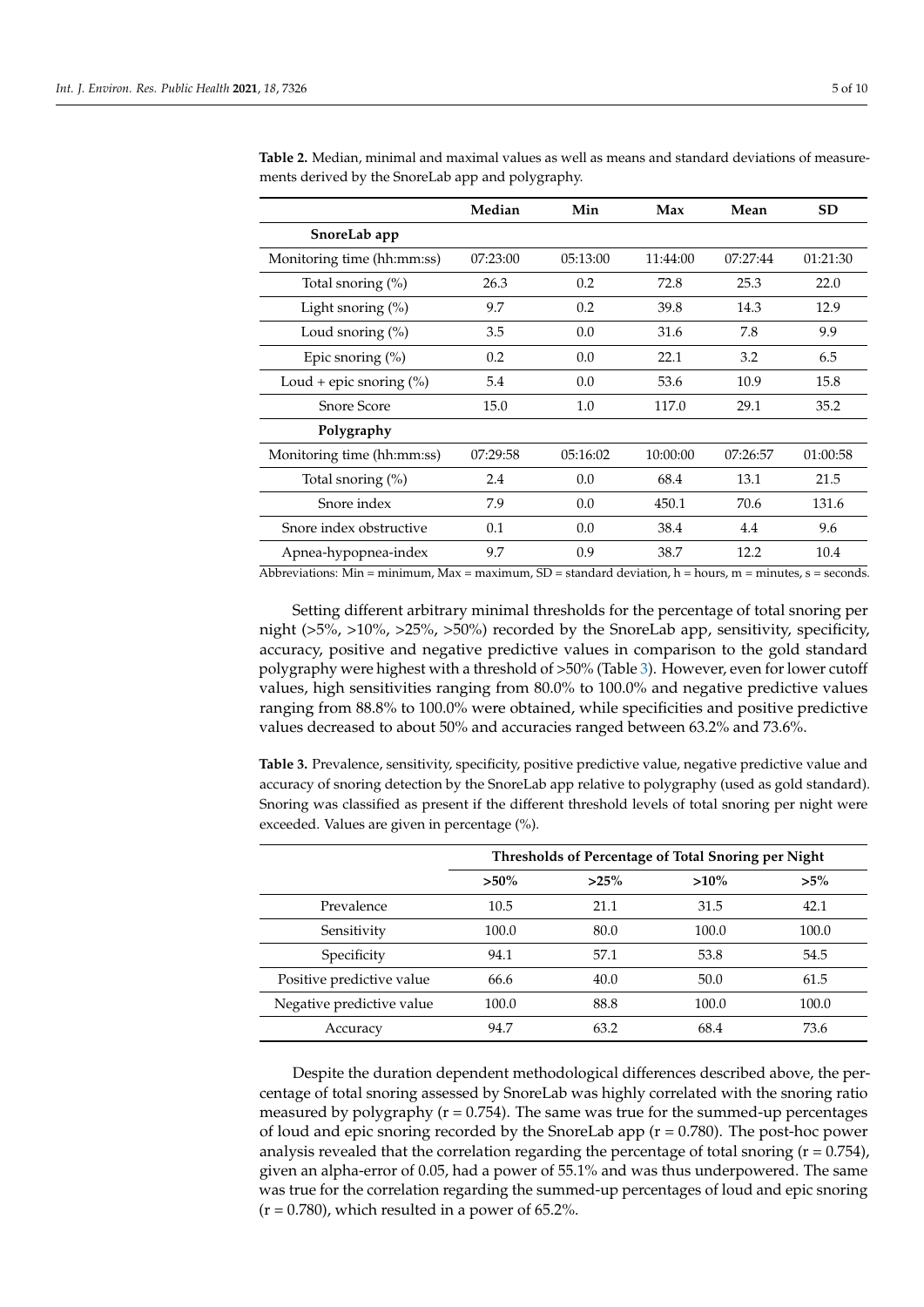The Bland–Altman analysis showed that the mean difference in the total snoring ratio between the SnoreLab app and polygraphy was +11.7%, whereas the difference in summed-up loud and epic snoring recorded by SnoreLab was only -2.6% compared to the total snoring ratio of polygraphy (Figure [2\)](#page-5-0).

<span id="page-5-0"></span>

and  $(B)$  loud + epic snoring ratio measured by the SnoreLab app  $(B)$ . Red line: mean difference of both methods; black line: optimal agreement between the methods; green lines: 95% limits of agreement. **Figure 2.** Bland–Altman plots for comparison of total snoring ratio measured by polygraphy with (**A**) total snoring ratio

to 117.0 (Table 2) and showed a very high correlation to the total snoring time measured by the app ( $r = 0.964$ ). The snore index obtained from polygraphy had a mean value of 70.6 (SD 131.6), ranging fr[om](#page-4-0) 0.0 to 450.1 (Table 2) and showed a lower correlation to the Snore Score of the app  $(r = 0.813)$ . However, compared to the apnea-hypopnea-index (AHI) Snore Score of the app ( $r = 0.813$ ). However, compared to the apnea-hypopnea-index (AHI) measured by polygraphy, all obtained snoring indices showed only a low to moderate correlation ( $r = 0.495-0.645$ , Table 4). The Snore Score given by the app was on average 29.1 (SD 35.2), ranging from 1.0

<span id="page-5-1"></span>app (SL) and polygraphy (PG). **For the different scores obtained by the SnoreLab score Correlation** and  $\alpha$ **Table 4.** Spearman-Rho correlation coefficients (r) for the different scores obtained by the SnoreLab

| Variables                                     | r     |
|-----------------------------------------------|-------|
| Snore Score (SL)/Snore index (PG)             | 0.813 |
| Snore index (PG)/Snore index obstructive (PG) | 0.809 |
| AHI (PG)/Snore Score (SL)                     | 0.495 |
| AHI (PG)/Snore index (PG)                     | 0.576 |
| AHI (PG)/Snore index obstructive (PG)         | 0.645 |

#### **4. Discussion 4. Discussion**

To our knowledge, this is the first study which attempts to validate a commercially To our knowledge, this is the first study which attempts to validate a commercially available smartphone application (SnoreLab) against polygraphy beyond a case report level. Even though current validation studies of commercially available snoring apps primarily included up to 13 different apps in their investigation, the clinical sample size was only one or two individuals [\[22,](#page-8-20)[23\]](#page-8-21). Due to study-specific rating procedures, the SnoreLab app was never included [\[22](#page-8-20)[,23\]](#page-8-21). Nevertheless, the app chosen by Camacho et al. [\[22\]](#page-8-20) and validated against PSG revealed comparable sensitivities to the present investigation  $(64–96\%$  versus 80–100%), although the positive prediction values were higher than those of the present study  $(93-96\%$  versus 40–66.6%). Stippig et al. [\[23\]](#page-8-21) investigated three snoring apps in comparison to PG, but did not report accuracy values. However, in concordance with the present results, the tendency for overrating snoring by the apps was also visible [\[23\]](#page-8-21). A third validation study of a paid snoring app [\[24\]](#page-8-22) used neither PSG or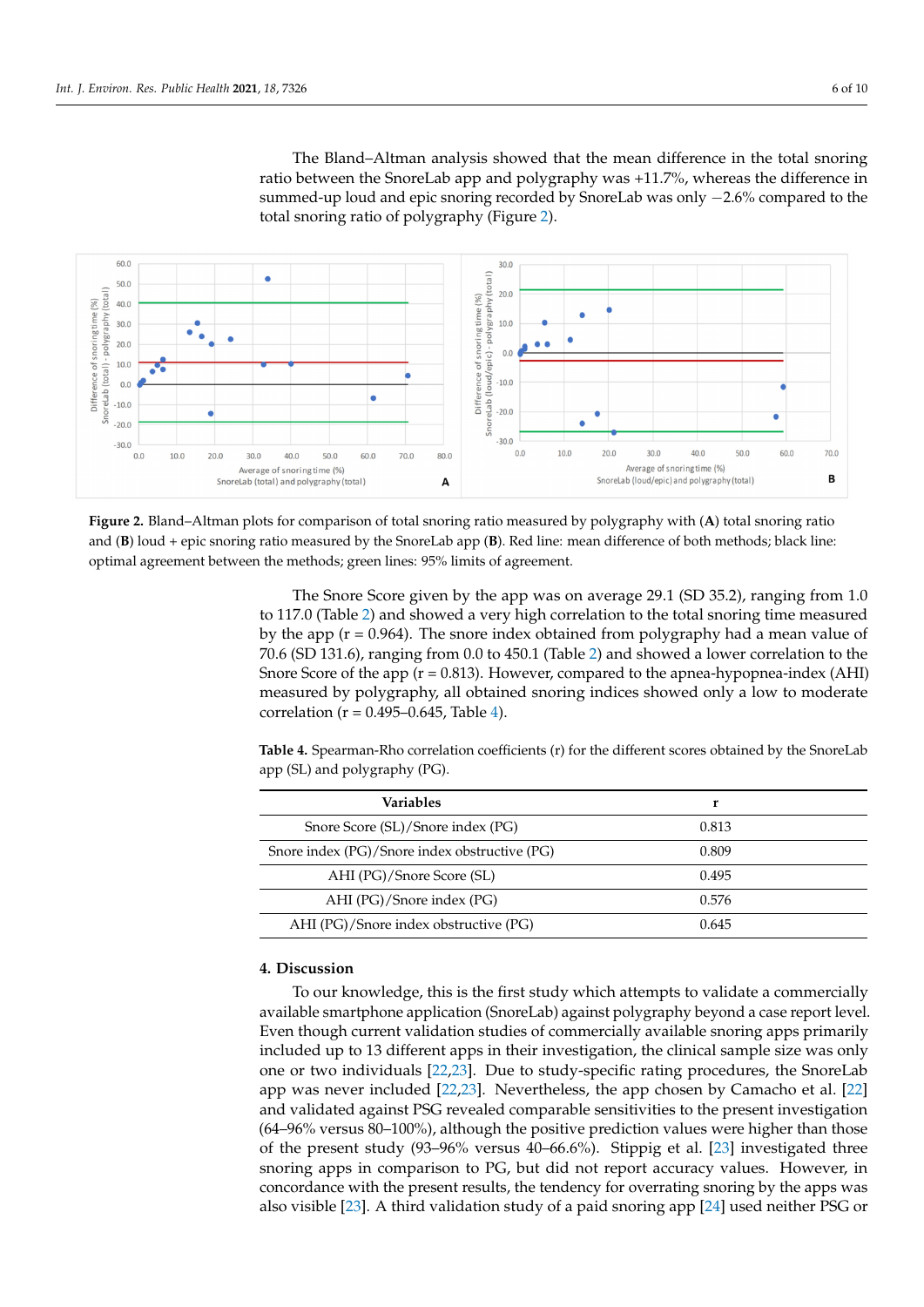PG, but analyzed the recordings of the app and compared the snoring rates measured by the app to those identified by an ear, nose and throat specialist: they revealed similar values as the present study regarding accuracy, positive prediction value, negative prediction value and specificity. However, direct comparison with the present study is limited not only to the different validation approach and the different app, but rather to the fact that the sample of Chiang et al. [\[24\]](#page-8-22) was wearing an oral appliance which is reported to affect snoring and breathing and thus probably biased the reported values [\[24\]](#page-8-22).

In contrast to commercial snoring apps, which are available at the common app stores, some research groups developed and tested their own smartphone apps for measurement of snoring and screening of OSA [\[25](#page-8-23)[,26](#page-8-24)[,35](#page-9-4)[,36\]](#page-9-5). Focusing on those which solely use the smartphone without any supplementary external devices, two studies can be extrapolated [\[25](#page-8-23)[,26\]](#page-8-24): Regarding the correlation between the snoring time measured by the smartphone compared to the respective gold standard, Nakano et al. [\[25\]](#page-8-23) revealed a higher correlation than the present study ( $r = 0.93$  versus  $r = 0.754/0.780$ ). Moreover, both studies [\[25,](#page-8-23)[26\]](#page-8-24) found also higher correlations comparing the respiratory disturbance indices created by the apps with the AHI obtained by PSG/PG ( $r = 0.94$  [\[25\]](#page-8-23) versus  $r = 0.81$  [\[26\]](#page-8-24) versus  $r = 0.495$ ). It has to be kept in mind, that the "Snore Score" calculated by SnoreLab is based on an unknown algorithm and thus cannot be directly compared to specific scores which are associated to respiratory events. A major limitation of commercially available apps is the limited access to raw data as well as the lack of transparency regarding the underlying measurement algorithms [\[17,](#page-8-15)[37\]](#page-9-6). Therefore, one can argue if such specific scores generated by the app are suitable for research purposes. Regarding OSA screening, this has to be negated, because such scores are bearing too many major uncertainties. Moreover, the SnoreLab company states in their medical disclaimer, that "SnoreLab is not intended to diagnose or treat sleep apnea" [\[38\]](#page-9-7). In conjunction with the present results, it is neither intended nor appropriate for serving as a screening tool for OSA. Nevertheless, the present results revealed a high correlation between the Snore Score obtained by SL and the total snoring time recorded by SL. Thus, in patients seeking treatment of snoring, when OSA can be excluded by sufficient screening methods, the monitoring of such app indices could be useful in clinical practice for evaluation of treatment success.

Beyond the free version of SnoreLab used for the present study, the SnoreLab company also offers a paid upgrade. While the free version records a limited number of audio samples per night, the paid version records the entire night. The use of the paid version in the present study could have had the advantage to enable an epoch-by-epoch comparison of snoring with PG and therefore a more detailed analysis of the SnoreLab measurements.

All smartphone snoring apps are audio-based and use the incorporated microphone. Given the large variability of mobile devices, differences caused by the different smartphone hardware components or the operating systems cannot be avoided [\[17](#page-8-15)[,23](#page-8-21)[,39\]](#page-9-8). For research purposes, one can argue that all participants should have used an identical smartphone, but regarding the commercial availability of the tested app, reliability of the measurements should be required.

The present results could also have been affected by the fact that PG measures snoring via nasal pressure transducing instead of using a microphone. Interestingly, until now, no uniform standard method for the measurement of snoring has been determined. The American Association of Sleep Medicine (AASM) considers three methods to be equivalent: acoustic sensors, nasal pressure transducers and piezoelectric vibration sensors [\[40\]](#page-9-9). Taking this into account and considering the fact that PG is significantly more cost- and timeeffective compared to PSG, the use of PG for validation studies seems acceptable [\[23,](#page-8-21)[35\]](#page-9-4).

As often criticized, one major limitation of commercial sleep and snore apps is the output of scores and statistics based on algorithms which are unknown to the research community as well as limited access to raw data [\[17](#page-8-15)[,37\]](#page-9-6), a fact which impedes the performance of evidence-based validation studies.

Further limitations of the current study have to be seen in the sample size comprising only 19 individuals. Despite the fact that comparable studies are rare and have smaller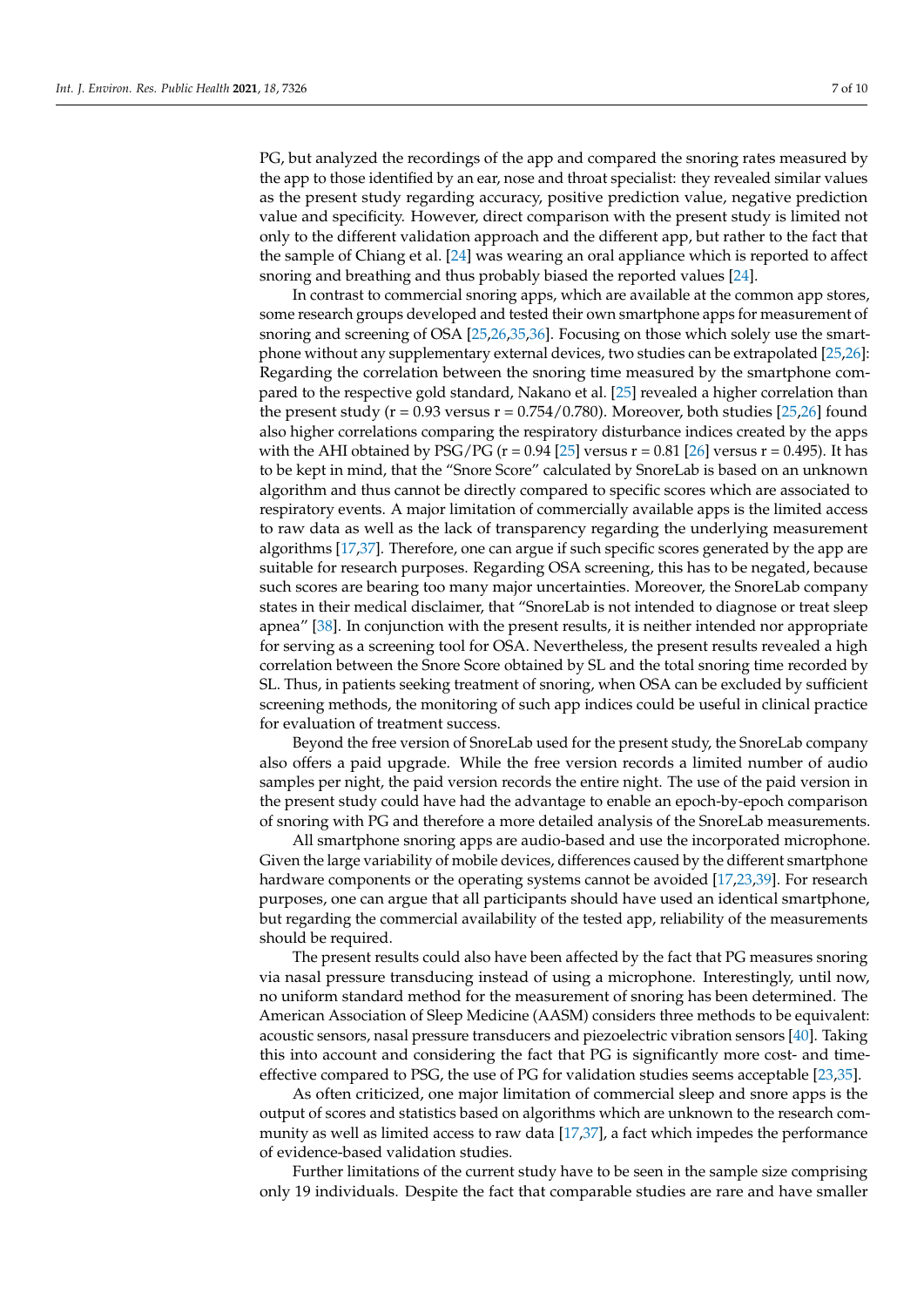sample sizes, the validity of statistical analysis especially regarding the metrics obtained by means of the different snoring ratio thresholds (Table [3\)](#page-4-1) is limited. The higher the arbitrary set threshold, the lower was the number of true positive values, which biased the calculation of the respective metrics. Furthermore, the post hoc power test considering the correlation between the total snoring ratios ( $r = 0.754$ ) revealed a power of 55.1%, and was thus underpowered. The same was true for the correlation regarding the summed-up percentages of loud and epic snoring ( $r = 0.780$ ), which resulted in a power of 65.2%. Given the effect size of the total snoring ratios, a sample size of 36 participants would have been needed to achieve a statistical power of 80%. In case of the summed-up percentages of loud and epic snoring, a sample size of 28 individuals would have been mandatory. Another limitation can be seen in the inequal distribution of male and female study participants. Due to the fact that snoring has a male predominance among the general population [\[1](#page-8-0)[,2\]](#page-8-1), the present distribution could have affected the results slightly. Due to the audio-based approach of all smartphone snoring apps, background noises have a great impact on data collection and recording. While background noises caused by bedpartners, pets or open windows had been eliminated during the respective study night, they probably cannot be ruled out if an app-based approach should be used clinically for monitoring the success of treatment against snoring.

Overall, some questions regarding snoring apps in general and particularly the Snore-Lab app still remain open. Further research is needed to validate snoring apps as the present one in a larger patient sample, which is more homogenous regarding gender distribution and presence/absence of OSA. An epoch-by-epoch comparison between app and PG could provide more detailed information of the SnoreLab measurements and therefore overcome the limitation of unknown underlying algorithms to a certain extent.

### **5. Conclusions**

An overestimation of snoring by the app was seen. The best agreement between both methods was achieved in comparing the summed-up ratios of loud and epic snoring obtained by SnoreLab with the total snoring ratio measured by PG. Compared to PG, the SnoreLab app only provided acceptable accuracy values for measuring snoring >50% per night: an accuracy of 94.7%, a sensitivity of 100%, a specificity of 94.1%, a positive prediction value of 66.6% and a negative prediction value of 100%. Using the extractable data of the app, no association to respiratory indices obtained by PG could be found.

For clinical practice, the present results indicate that the SnoreLab app should not be used for OSA screening, but can possibly be a helpful tool for monitoring snoring, e.g., in conjunction with the evaluation of different treatment modalities.

**Author Contributions:** Conceptualization, S.R., A.-L.S. and K.K.; methodology, S.R. and K.K.; software, A.-L.S. and K.K.; validation, S.R., A.-L.S. and K.K.; formal analysis, K.K.; investigation, A.-L.S. and K.K.; resources, S.R.; data curation, A.-L.S.; writing—original draft preparation, K.K.; writing review and editing, S.R.; visualization, K.K.; supervision, S.R.; project administration, A.-L.S. and K.K. All authors have read and agreed to the published version of the manuscript.

**Funding:** This research received no external funding.

**Institutional Review Board Statement:** The study was conducted according to the guidelines of the Declaration of Helsinki, and approved by the Ethics Committee of the Medical Faculty of Justus-Liebig University Giessen (number 268/19, approval date 24 March 2020).

**Informed Consent Statement:** Informed consent was obtained from all subjects involved in the study.

**Data Availability Statement:** The data presented in this study are available on reasonable request from the corresponding author.

**Acknowledgments:** The authors would like to thank their biostatistician, Johannes Herrmann, for his statistical advice.

**Conflicts of Interest:** The authors declare no conflict of interest.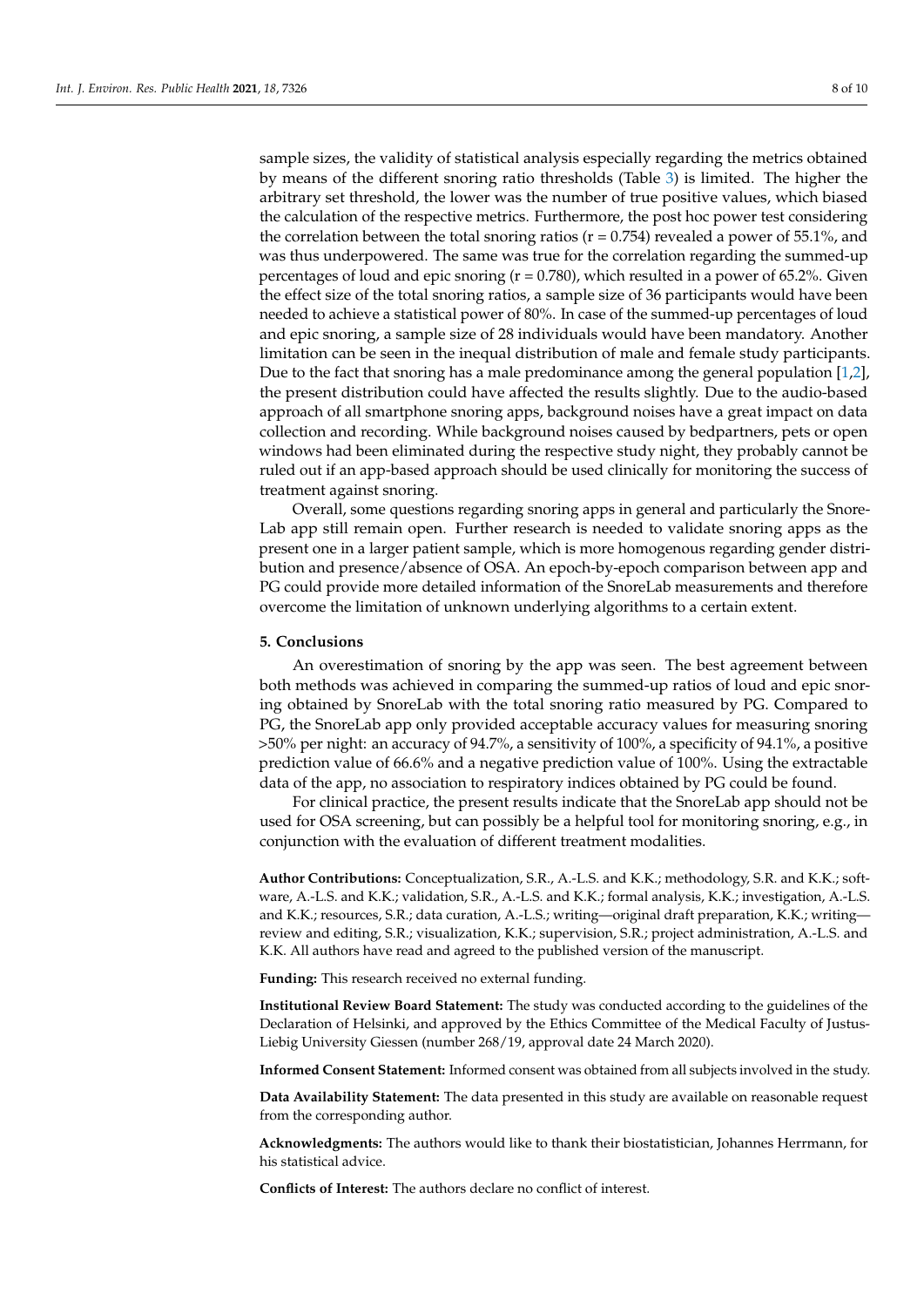### **References**

- <span id="page-8-0"></span>1. Chan, C.H.; Wong, B.M.; Tang, J.L.; Ng, D.K. Gender difference in snoring and how it changes with age: Systematic review and meta-regression. *Sleep Breath.* **2012**, *16*, 977–986. [\[CrossRef\]](http://doi.org/10.1007/s11325-011-0596-8)
- <span id="page-8-1"></span>2. Li, C.; Hoffstein, V. Snoring. In *Principles and Practice of Sleep Medicine*, 5th ed.; Kryger, M.H., Roth, T., Dement, W.C., Eds.; Elsevier Saunders: St. Louis, MO, USA, 2011; Chapter 102; pp. 1172–1176.
- <span id="page-8-2"></span>3. American Academy of Sleep Medicine. *International Classification of Sleep Disorders*, 3rd ed.; American Academy of Sleep Medicine: Darien, IL, USA, 2014.
- <span id="page-8-3"></span>4. Myers, K.A.; Mrkobrada, M.; Simel, D.L. Does this patient have obstructive sleep apnea? The Rational Clinical Examination systematic review. *JAMA* **2013**, *310*, 731–741. [\[CrossRef\]](http://doi.org/10.1001/jama.2013.276185)
- <span id="page-8-4"></span>5. Patel, S.J. Obstructive Sleep Apnea. *Ann. Intern. Med.* **2019**, *171*, ITC81–ITC96. [\[CrossRef\]](http://doi.org/10.7326/AITC201912030)
- <span id="page-8-5"></span>6. Jordan, A.S.; McSharry, D.G.; Malhotra, A. Adult obstructive sleep apnoea. *Lancet* **2014**, *383*, 736–747. [\[CrossRef\]](http://doi.org/10.1016/S0140-6736(13)60734-5)
- <span id="page-8-25"></span>7. Semelka, M.; Wilson, J.; Floyd, R. Diagnosis and treatment of obstructive sleep apnea in adults. *Am. Fam. Physician* **2016**, *94*, 355–360.
- <span id="page-8-6"></span>8. Bradley, T.D.; Floras, J.S. Obstructive sleep apnoea and its cardiovascular consequences. *Lancet* **2009**, *373*, 82–93. [\[CrossRef\]](http://doi.org/10.1016/S0140-6736(08)61622-0)
- <span id="page-8-7"></span>9. Hillman, D.; Mitchell, S.; Streatfield, J.; Burns, C.; Bruck, D.; Pezzullo, L. The economic cost of inadequate sleep. *Sleep* **2018**, *41*, 1–13. [\[CrossRef\]](http://doi.org/10.1093/sleep/zsy083)
- <span id="page-8-8"></span>10. Kapur, V.; Strohl, K.P.; Redline, S.; Iber, C.; O'Connor, G.; Nieto, J. Underdiagnosis of sleep apnea syndrome in U.S. communities. *Sleep Breath.* **2002**, *6*, 49–54. [\[CrossRef\]](http://doi.org/10.1055/s-2002-32318) [\[PubMed\]](http://www.ncbi.nlm.nih.gov/pubmed/12075479)
- <span id="page-8-9"></span>11. Mold, J.W.; Quattlebaum, C.; Schinnerer, E.; Boekman, L.; Orr, W.; Hollabaugh, K. Identification by primary care clinicians of patients with obstructive sleep apnea: A practice-based research network (PBRN) study. *J. Am. Board Fam. Med.* **2011**, *24*, 138–145. [\[CrossRef\]](http://doi.org/10.3122/jabfm.2011.02.100095) [\[PubMed\]](http://www.ncbi.nlm.nih.gov/pubmed/21383212)
- <span id="page-8-10"></span>12. Stuck, B.A.; Braumann, B.; Heiser, C.; Herzog, M.; Maurer, J.T.; Plößl, S.; Steffen, A.; Sommer, J.U.; Verse, T.; Hofauer, B. S3-Leitlinie "Diagnostik und Therapie des Schnarchens des Erwachsenen". *Somnologie* **2019**, *23*, 178–208. [\[CrossRef\]](http://doi.org/10.1007/s11818-019-0211-y)
- <span id="page-8-11"></span>13. Mayer, G.; Arzt, M.; Braumann, B.; Ficker, J.H.; Fietze, I.; Galetke, W.; Maurer, T.; Orth, M.; Penzel, T.; Pistner, H.P.; et al. S3-Leitlinie Nicht erholsamer Schlaf/Schlafstörungen–Kapitel "Schlafbezogene Atmungsstörungen". *Somnologie* **2017**, *20*, S97–S180.
- <span id="page-8-12"></span>14. Stuck, B.A.; Arzt, M.; Fietze, I.; Galetke, W.; Hein, H.; Heiser, C.; Herkenrath, S.D.; Hofauer, B.; Maurer, J.T.; Mayer, G.; et al. Teil-Aktualisierung S3-Leitlinie Schlafbezogene Atmungsstörungen bei Erwachsenen. *Somnologie* **2020**, *24*, 176–208. [\[CrossRef\]](http://doi.org/10.1007/s11818-020-00257-6)
- <span id="page-8-13"></span>15. Kusheida, C.A.; Litter, M.R.; Morgenthaler, T.; Alessi, C.A.; Bailey, D.; Coleman, J., Jr.; Friedman, L.; Hirshkowitz, M.; Kapen, S.; Kramer, M.; et al. Practice parameters for the indications for polysomnography and related procedures. An update for 2005. *Sleep* **2005**, *28*, 499–521. [\[CrossRef\]](http://doi.org/10.1093/sleep/28.4.499) [\[PubMed\]](http://www.ncbi.nlm.nih.gov/pubmed/16171294)
- <span id="page-8-14"></span>16. Kapur, V.K.; Auckley, D.H.; Chowdhuri, S.; Kuhlmann, D.C.; Mehra, R.; Ramar, K.; Harrod, C.G. Clinical practice guideline for diagnostic testing for adult obstructive sleep apnea: An American Academy of Sleep Medicine clinical practice guideline. *J. Clin. Sleep Med.* **2017**, *13*, 479–504. [\[CrossRef\]](http://doi.org/10.5664/jcsm.6506) [\[PubMed\]](http://www.ncbi.nlm.nih.gov/pubmed/28162150)
- <span id="page-8-15"></span>17. Behar, J.; Roebuck, A.; Domingos, J.A.; Gederi, E.; Clifford, G.D. A review of current sleep screening applications for smartphones. *Physiol. Meas.* **2013**, *34*, R29. [\[CrossRef\]](http://doi.org/10.1088/0967-3334/34/7/R29)
- <span id="page-8-16"></span>18. Lindemann, J.; Augenstein, B.; Stupp, F.; Saul, B.; Reichert, M.; Riepl, R.; Sommer, F.; Grossi, A.S. Diagnostische Genauigkeit ambulanter Polygrafiegeräte. *HNO* **2017**, *65*, 134–140. [\[CrossRef\]](http://doi.org/10.1007/s00106-016-0308-6) [\[PubMed\]](http://www.ncbi.nlm.nih.gov/pubmed/28078407)
- <span id="page-8-17"></span>19. Available online: <https://research2guidance.com/mhealth-app-developer-economics/> (accessed on 15 October 2020).
- <span id="page-8-18"></span>20. Baron, K.G.; Duffecy, J.; Berendsen, M.A.; Cheung, I.N.; Lattie, E.; Manalo, N.C. Feeling validated yet? A scoping review of the use of consumer-targeted wearable and mobile technology to measure and improve sleep. *Sleep Med. Rev.* **2018**, *40*, 151–159. [\[CrossRef\]](http://doi.org/10.1016/j.smrv.2017.12.002)
- <span id="page-8-19"></span>21. Fino, E.; Mazzetti, M. Monitoring healthy and disturbed sleep through smartphone applications: A review of experimental evidence. *Sleep Breath.* **2019**, *23*, 13–24. [\[CrossRef\]](http://doi.org/10.1007/s11325-018-1661-3)
- <span id="page-8-20"></span>22. Camacho, M.; Robertson, M.; Abdullatif, J.; Certal, V.; Kram, Y.A.; Ruoff, C.M.; Brietzke, S.E.; Capasso, R. Smartphone apps for snoring. *J. Laryngol. Otol.* **2015**, *129*, 974–979. [\[CrossRef\]](http://doi.org/10.1017/S0022215115001978)
- <span id="page-8-21"></span>23. Stippig, A.; Hübers, U.; Emerich, M. Apps in sleep medicine. *Sleep Breath.* **2015**, *19*, 411–417. [\[CrossRef\]](http://doi.org/10.1007/s11325-014-1009-6) [\[PubMed\]](http://www.ncbi.nlm.nih.gov/pubmed/24888483)
- <span id="page-8-22"></span>24. Chiang, J.K.; Lin, Y.C.; Lin, C.W.; Ting, C.S.; Chiang, Y.Y.; Kao, Y.H. Validation of snoring detection using a smartphone app. *Sleep Breath.* **2021**, 1–7. [\[CrossRef\]](http://doi.org/10.1007/s11325-021-02359-3)
- <span id="page-8-23"></span>25. Nakano, H.; Hirayama, K.; Sadamitsu, Y.; Toshimitsu, A.; Fujita, H.; Hin, S.; Tanigawa, T. Monitoring sound to quantify snoring and sleep apnea severity using a smartphone: Proof of concept. *J. Clin. Sleep Med.* **2014**, *10*, 73–78. [\[CrossRef\]](http://doi.org/10.5664/jcsm.3364)
- <span id="page-8-24"></span>26. Tiron, R.; Lyon, G.; Kilroy, H.; Osman, A.; Kelly, N.; O'Mahony, N.; Lopes, C.; Coffey, S.; McMahon, S.; Wren, M.; et al. Screening for obstructive sleep apnea with novel hybrid acoustic smartphone app technology. *J. Thorac. Dis.* **2020**, *12*, 4476–4495. [\[CrossRef\]](http://doi.org/10.21037/jtd-20-804) [\[PubMed\]](http://www.ncbi.nlm.nih.gov/pubmed/32944361)
- <span id="page-8-26"></span>27. The Federal Health Monitoring System, Germany. Available online: [https://www.gbe-bund.de/gbe/pkg\\_isgbe5.prc\\_menu\\_olap?](https://www.gbe-bund.de/gbe/pkg_isgbe5.prc_menu_olap?p_uid=gast&p_aid=52123572&p_sprache=D&p_help=2&p_indnr=434&p_version=2&p_ansnr=72674692) [p\\_uid=gast&p\\_aid=52123572&p\\_sprache=D&p\\_help=2&p\\_indnr=434&p\\_version=2&p\\_ansnr=72674692](https://www.gbe-bund.de/gbe/pkg_isgbe5.prc_menu_olap?p_uid=gast&p_aid=52123572&p_sprache=D&p_help=2&p_indnr=434&p_version=2&p_ansnr=72674692) (accessed on 22 June 2021).
- <span id="page-8-27"></span>28. Field, A. *Discovering Statistics Using IBM SPSS Statistics*, 4th ed.; SAGE Publications: London, UK, 2013.
- <span id="page-8-28"></span>29. Shapiro, S.S.; Wilk, M.B. Analysis of variance test for normality (complete samples). *Biometrika* **1965**, *52*, 591–611. [\[CrossRef\]](http://doi.org/10.1093/biomet/52.3-4.591)
- <span id="page-8-29"></span>30. Hinkle, D.E.; Wiersma, W.; Jurs, S.G. *Applied Statistics for the Behavioral Sciences*, 5th ed.; Houghton Mifflin: Boston, MA, USA, 2003.